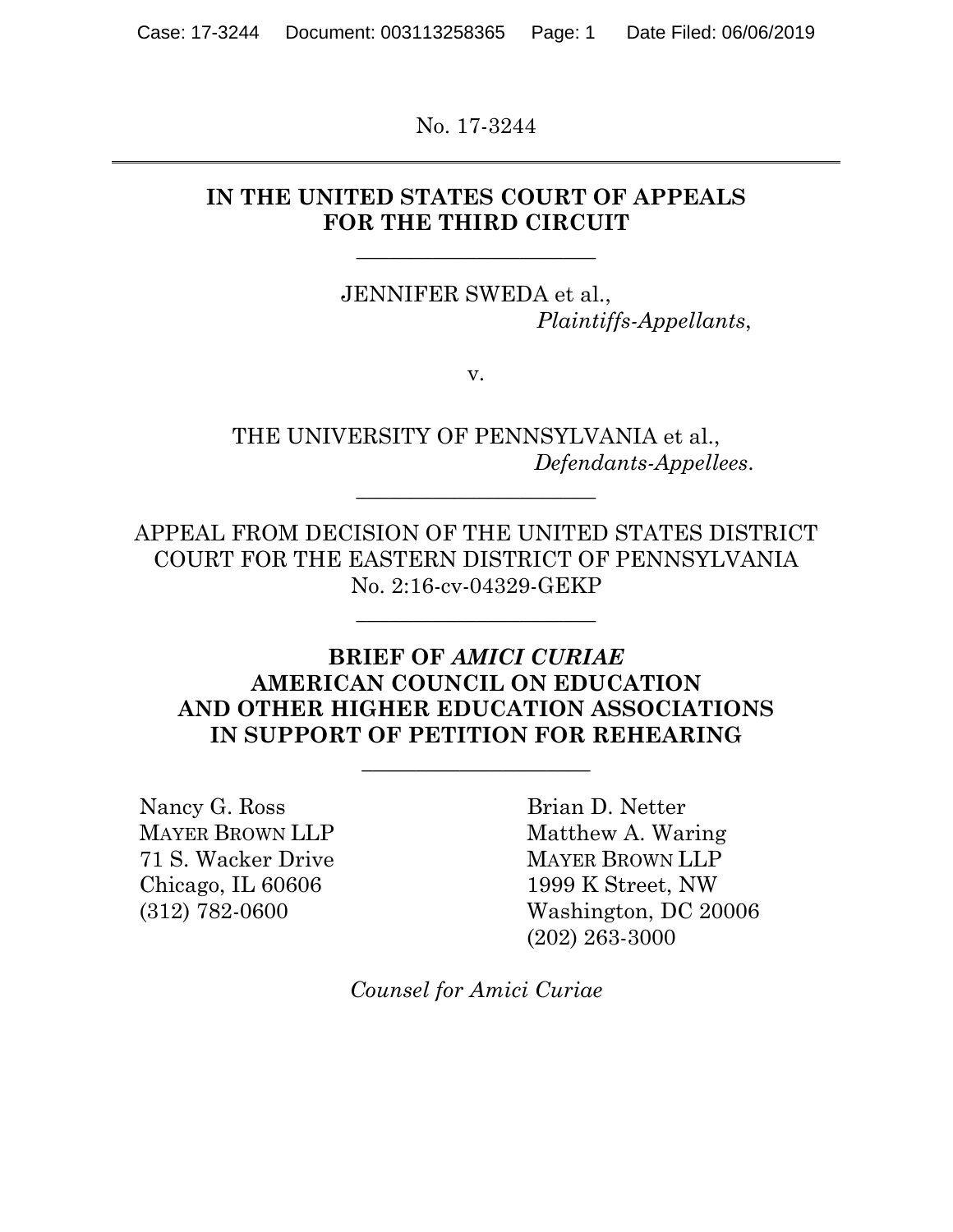## **CORPORATE DISCLOSURE STATEMENT**

Pursuant to Federal Rule of Appellate Procedure 26.1, the undersigned counsel certifies that none of the *amici* is a subsidiary of any other corporation, and that no publicly held corporation owns 10% or more of its stock.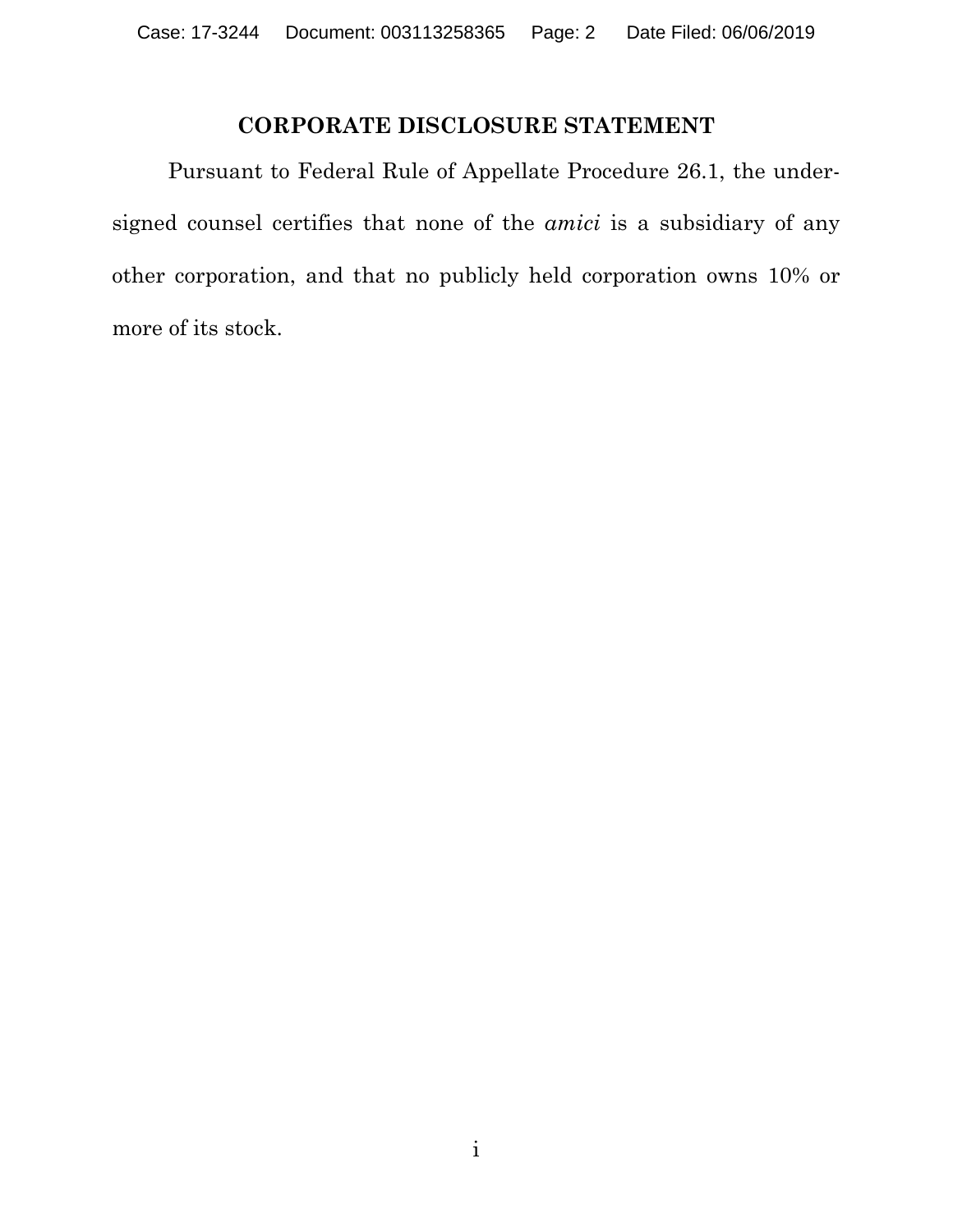# **TABLE OF CONTENTS**

# **Page**

| I.  |           | Plaintiffs' Approach Would Have Harmful Consequences for<br>University Retirement Plans And Their Fiduciaries.  4 |  |  |
|-----|-----------|-------------------------------------------------------------------------------------------------------------------|--|--|
|     | A.        | Meritless Fiduciary-Breach Lawsuits Impose                                                                        |  |  |
|     | <b>B.</b> | Plaintiffs' Approach Would Disincentivize Qualified                                                               |  |  |
| II. |           | The Pleading Standard Approved By The Panel Falls Short                                                           |  |  |
|     |           |                                                                                                                   |  |  |
|     |           |                                                                                                                   |  |  |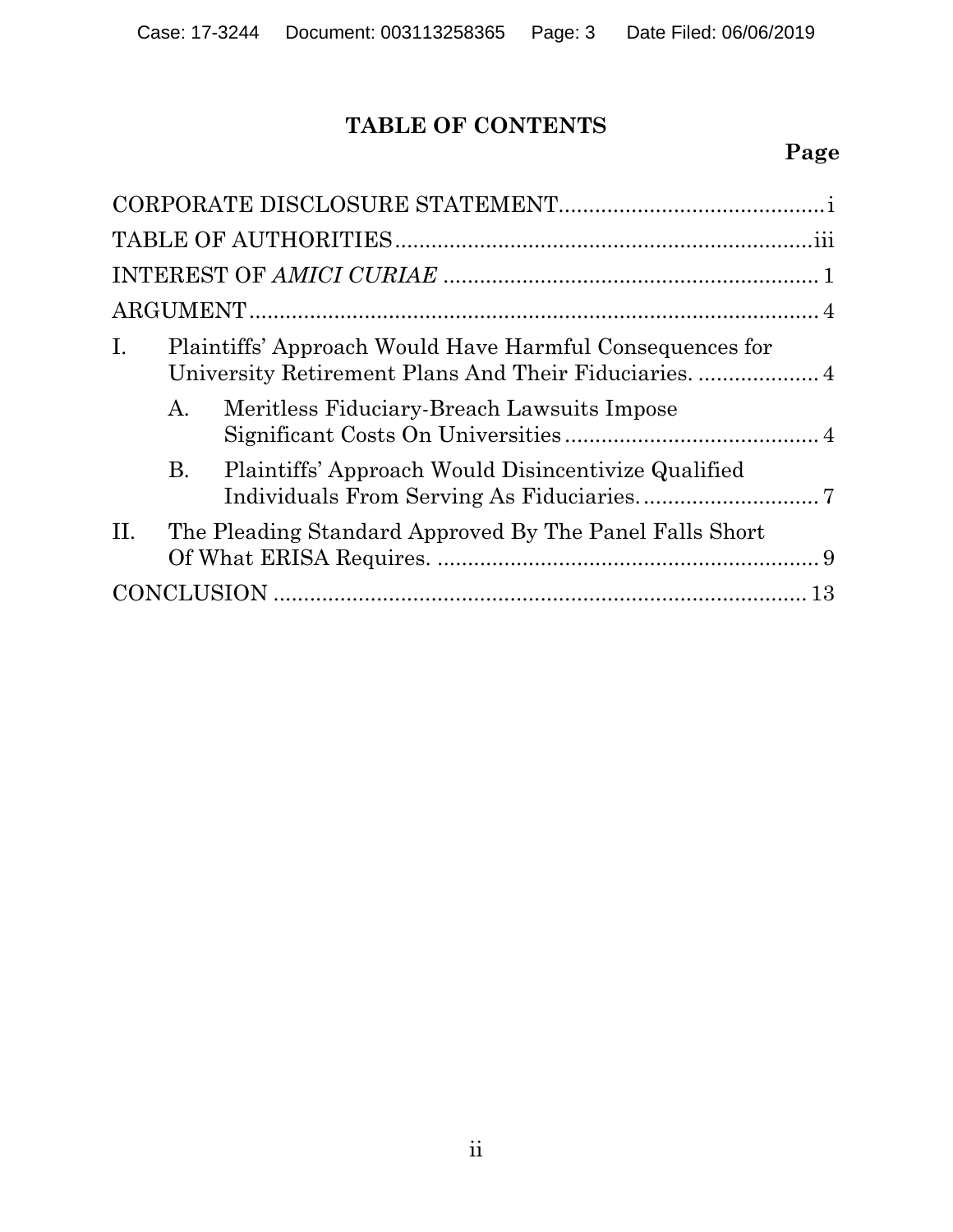# **TABLE OF AUTHORITIES**

## **Cases**

| Rosen v. Prudential Ret. Ins. & Annuity Co.,                                                                  |
|---------------------------------------------------------------------------------------------------------------|
| Sacerdote v. N.Y. Univ.,                                                                                      |
| PBGC ex rel. St. Vincent Catholic Med. Ctrs. Ret. Plan v.<br>Morgan Stanley Inv. Mgmt. Inc.,                  |
| Tussey v. ABB Inc.,<br>No. 2:06-cv-04305, 2015 WL 8485265                                                     |
| Wilcox v. Georgetown Univ.,                                                                                   |
| <b>Statutes and Rules</b>                                                                                     |
|                                                                                                               |
|                                                                                                               |
|                                                                                                               |
| <b>Other Authorities</b>                                                                                      |
| James S. Almond, 403(b) Plan Redesign—Making A Good                                                           |
| John Manganaro, Retirement Plan ERISA Litigation Trends<br>Still Heating Up, PLANSPONSOR (Nov. 15, 2018),     |
| George S. Mellman & Geoffrey T. Sanzenbacher, 401(k)<br>Lawsuits: What Are the Causes and Consequences? (Ctr. |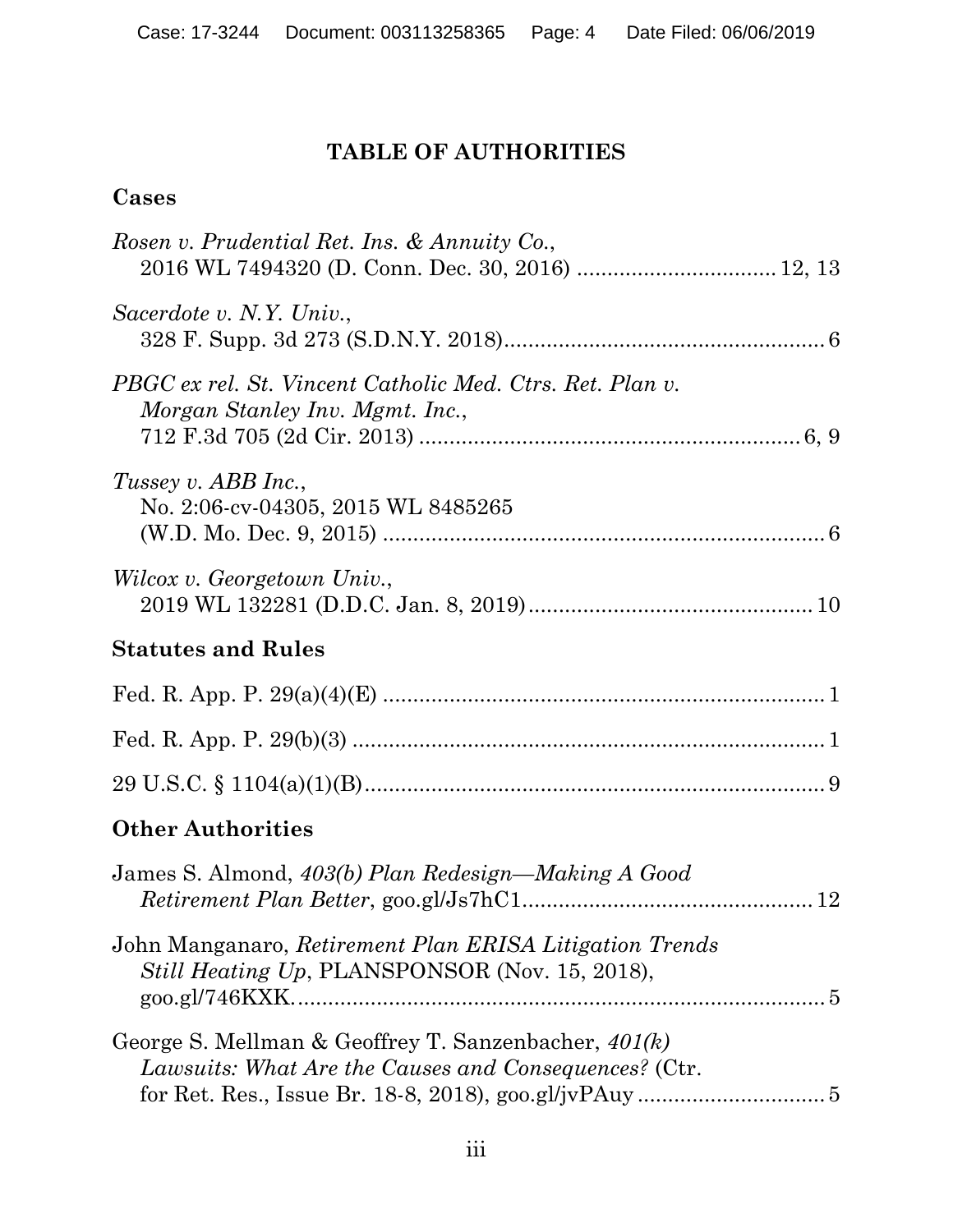## **TABLE OF AUTHORITIES (continued)**

# **Page(s)**

| Seyfarth Shaw LLP, ERISA University Excessive Fee Cases      |
|--------------------------------------------------------------|
|                                                              |
| Jacklyn Wille, <i>Vanderbilt Inks</i> \$14.5M Settlement in  |
| <i>Retirement Plan Class Suit, Bloomberg, Apr. 23, 2019,</i> |
| https://news.bloomberglaw.com/employee-benefits/             |
| vanderbilt-inks-14-5m-settlement-in-retirement-plan-         |
|                                                              |
|                                                              |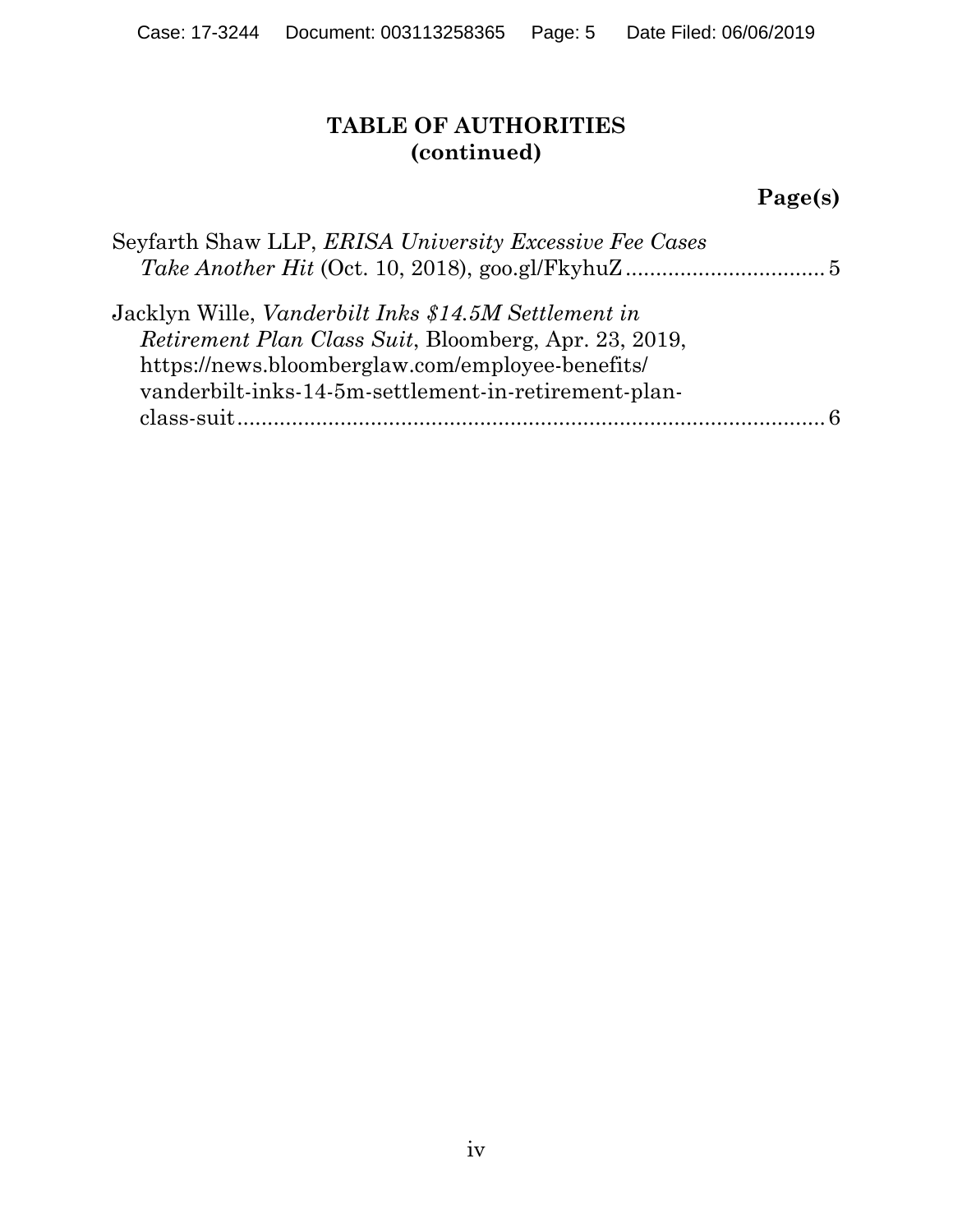#### **INTEREST OF** *AMICI CURIAE*

This brief is filed on behalf of eight organizations that represent the interests of institutions of higher education.1

The **American Council on Education** (ACE) is the major coordinating body for American higher education. Its approximately 1,800 institutional and association members reflect the extraordinary breadth and contributions of degree-granting institutions in the United States. Believing that a strong higher education system is the cornerstone of a democratic society, ACE participates as *amicus curiae* on occasions where a case presents issues of substantial importance to higher education in the United States.

The **American Association of State Colleges and Universities** (AASCU) includes as members more than 400 public colleges, universities, and systems whose members share a learning- and teachingcentered culture, a historic commitment to underserved student popula-

 $\overline{a}$ 

<sup>1</sup> Pursuant to Fed. R. App. P. 29(a)(4)(E), *amici* state that no party's counsel authored this brief either in whole or in part, and further, that no party or party's counsel, or person or entity other than *amici*, *amici*'s members, and their counsel, contributed money intended to fund preparing or submitting this brief. This brief is accompanied by a motion for leave to file pursuant to Fed. R. App. P. 29(b)(3).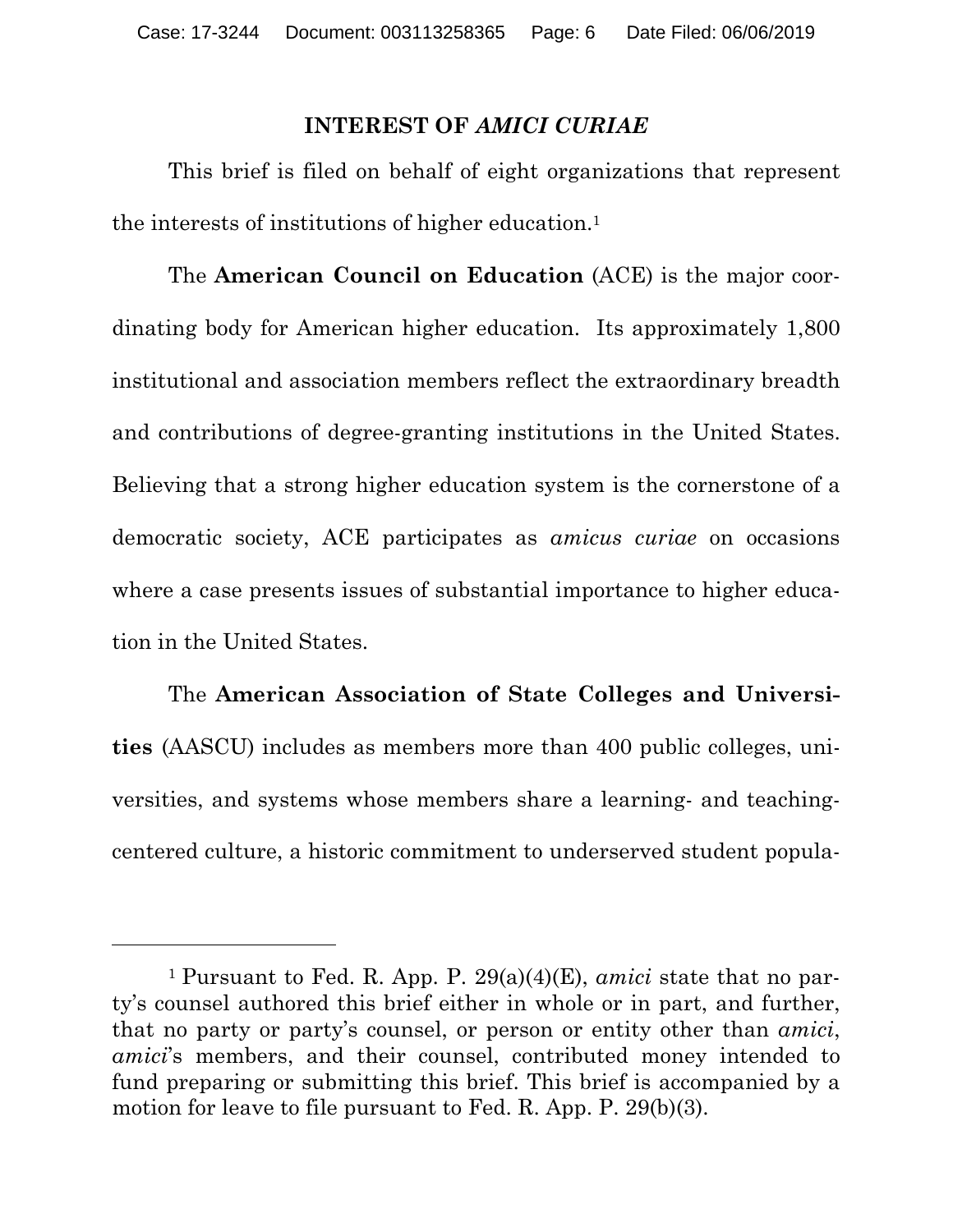tions, and a dedication to research and creativity that advances their regions' economic progress and cultural development.

The **Association of American Universities** (AAU) is a nonprofit organization, founded in 1900 to advance the international standing of United States research universities. AAU's mission is to shape policy for higher education, science, and innovation; promote best practices in undergraduate and graduate education; and strengthen the contributions of research universities to society. Its members include 62 public and private research universities.

The **Association of Community College Trustees** (ACCT) is a non-profit educational organization of governing boards, representing more than 6,500 elected and appointed trustees who govern over 1,100 community, technical, and junior colleges in the United States.

The **Association of Public and Land-grant Universities** (APLU) is a research, policy, and advocacy organization dedicated to strengthening and advancing the work of public universities. With a membership of 236 public research universities, land-grant institutions, state university systems, and affiliated organizations, APLU's agenda is built on the three pillars of increasing degree completion and academic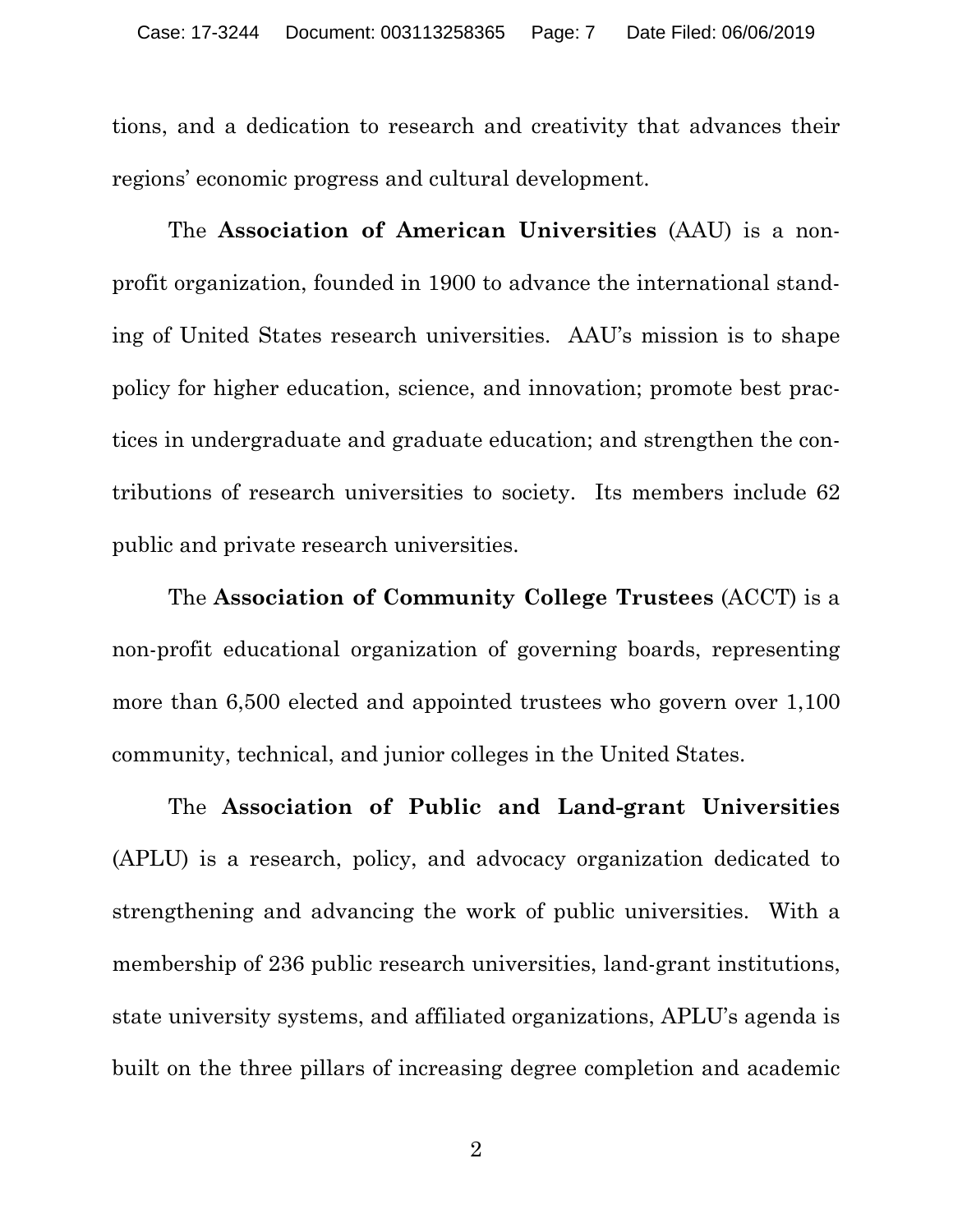success, advancing scientific research, and expanding engagement. Annually, its 194 U.S. member campuses enroll 4 million undergraduates and 1.2 million graduate students, award 1.1 million degrees, employ 1 million faculty and staff, and conduct \$40.7 billion in university-based research.

The **College and University Professional Association for Human Resources** (CUPA-HR), the voice of human resources in higher education, represents more than 23,000 human-resources professionals at over 2,000 colleges and universities. Its membership includes 93 percent of all United States doctoral institutions, 78 percent of all master's institutions, 53 percent of all bachelor's institutions, and nearly 600 two-year and specialized institutions.

The **Council of Independent Colleges** (CIC) represents 684 private, nonprofit liberal arts colleges and universities and 83 state councils and other higher education organizations.

The **National Association of Independent Colleges and Universities** (NAICU) serves as the unified national voice of private, nonprofit higher education in the United States. It has more than 1,000 members nationwide.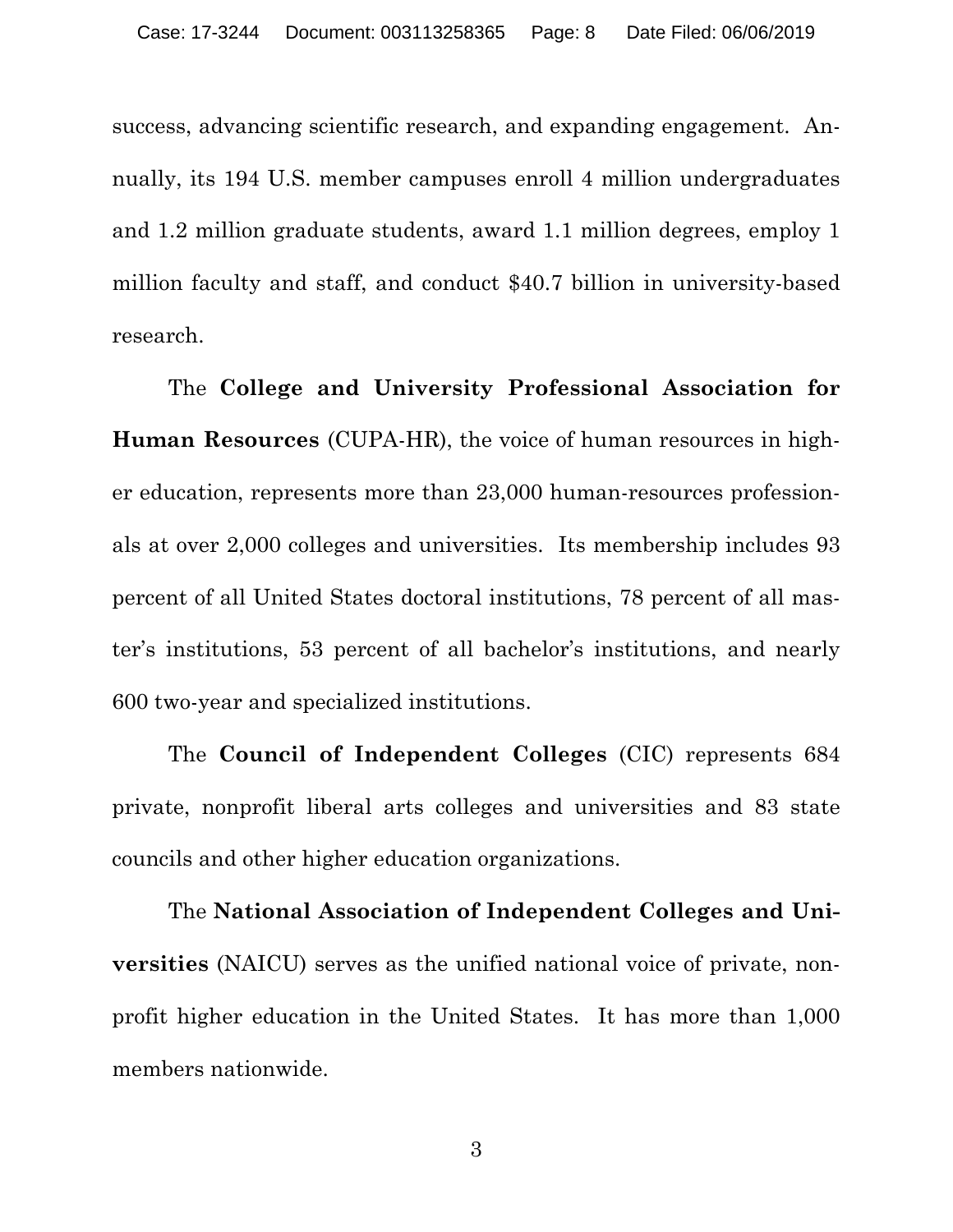#### **ARGUMENT**

The University of Pennsylvania's petition for rehearing details the legal shortcomings of the panel's opinion. This brief is filed to underscore the importance of determining the correct pleading standard in breach of fiduciary duty class actions under ERISA. There has been a proliferation of such lawsuits in recent years, filed against institutions of higher education and corporate defendants. If generic allegations that could be asserted against *any* plan fiduciary—like the allegations here—are sufficient to survive a motion to dismiss, then defendant universities will bear substantial litigation costs, qualified individuals will be deterred from agreeing to serve as fiduciaries, and plan participants will be made worse off.

### **I. Plaintiffs' Approach Would Have Harmful Consequences for University Retirement Plans And Their Fiduciaries.**

#### **A. Meritless Fiduciary-Breach Lawsuits Impose Significant Costs On Universities.**

In assessing the legal issues presented here, the Court should be mindful of the practical consequences. There has been an undeniable swell of ERISA class-action litigation in recent years. Since 2016, "[n]early 20 universities have been sued under [ERISA] over the fees paid in their Section 403(b) qualified employee benefit defined contribu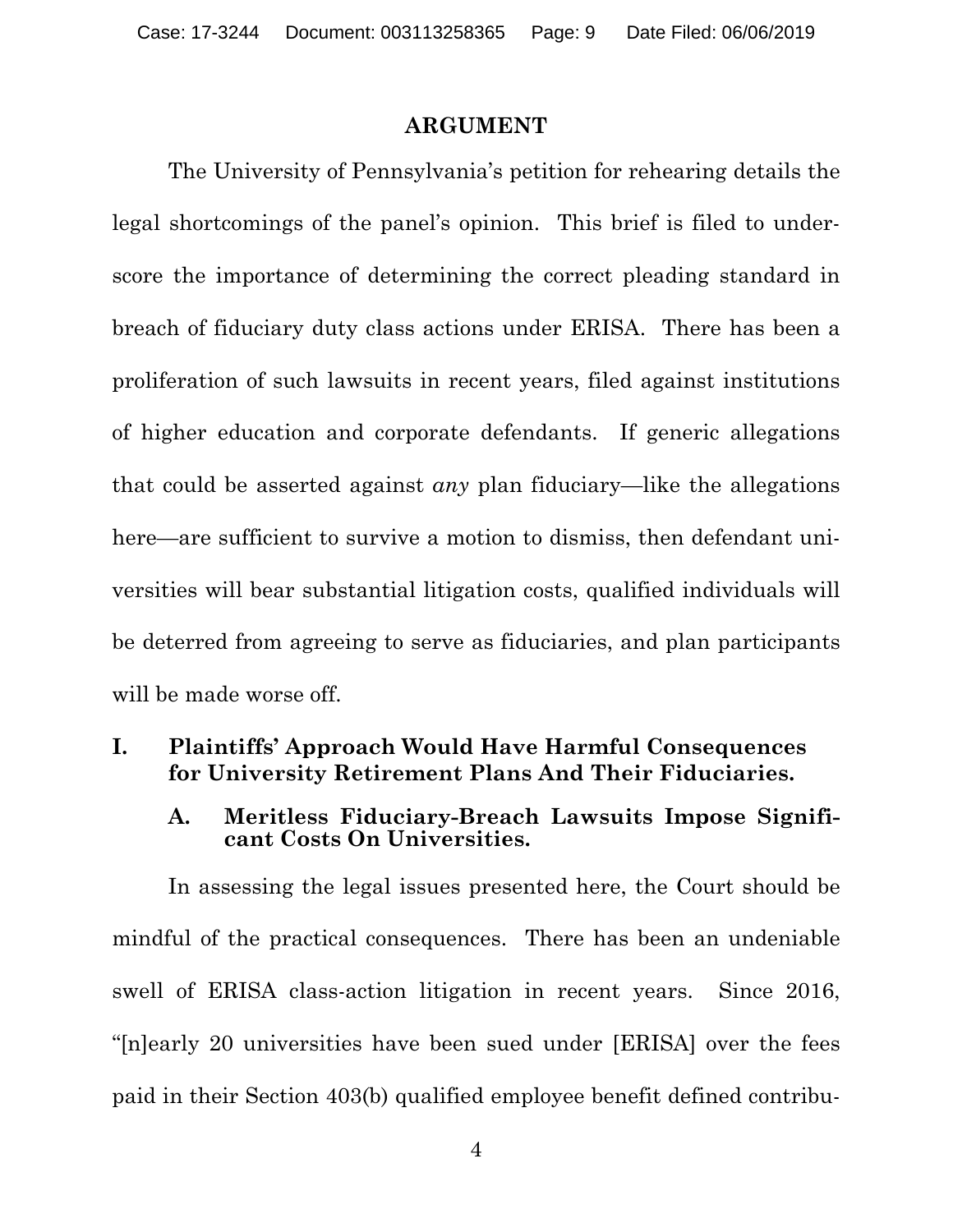tion plans." Seyfarth Shaw LLP, *ERISA University Excessive Fee Cases Take Another Hit* (Oct. 10, 2018), goo.gl/FkyhuZ. The trend in corporate cases is similar; in 2016 and 2017 alone, plaintiffs brought more than 100 challenges to 401(k) plans, which was a substantial increase over prior years. George S. Mellman & Geoffrey T. Sanzenbacher, *401(k) Lawsuits: What Are the Causes and Consequences?* 1-2 & fig. 1 (Ctr. for Ret. Res., Issue Br. 18-8, 2018), goo.gl/jvPAuy. This trend is expected to continue. *See* John Manganaro, *Retirement Plan ERISA Litigation Trends Still Heating Up*, PLANSPONSOR (Nov. 15, 2018), goo.gl/746KXK.

The number of copycat cases that have been filed indicates that Plaintiffs did not file this lawsuit because the University of Pennsylvania is an outlier; they filed this lawsuit because the University of Pennsylvania acted in accordance with industry norms. Given that, additional similar lawsuits could no doubt be filed against a large number of institutions of higher education, and they almost assuredly will be filed if the plaintiffs' bar is given a green light to bring them.

 "[T]he prospect of discovery in a suit claiming breach of fiduciary duty is ominous, potentially exposing the ERISA fiduciary to probing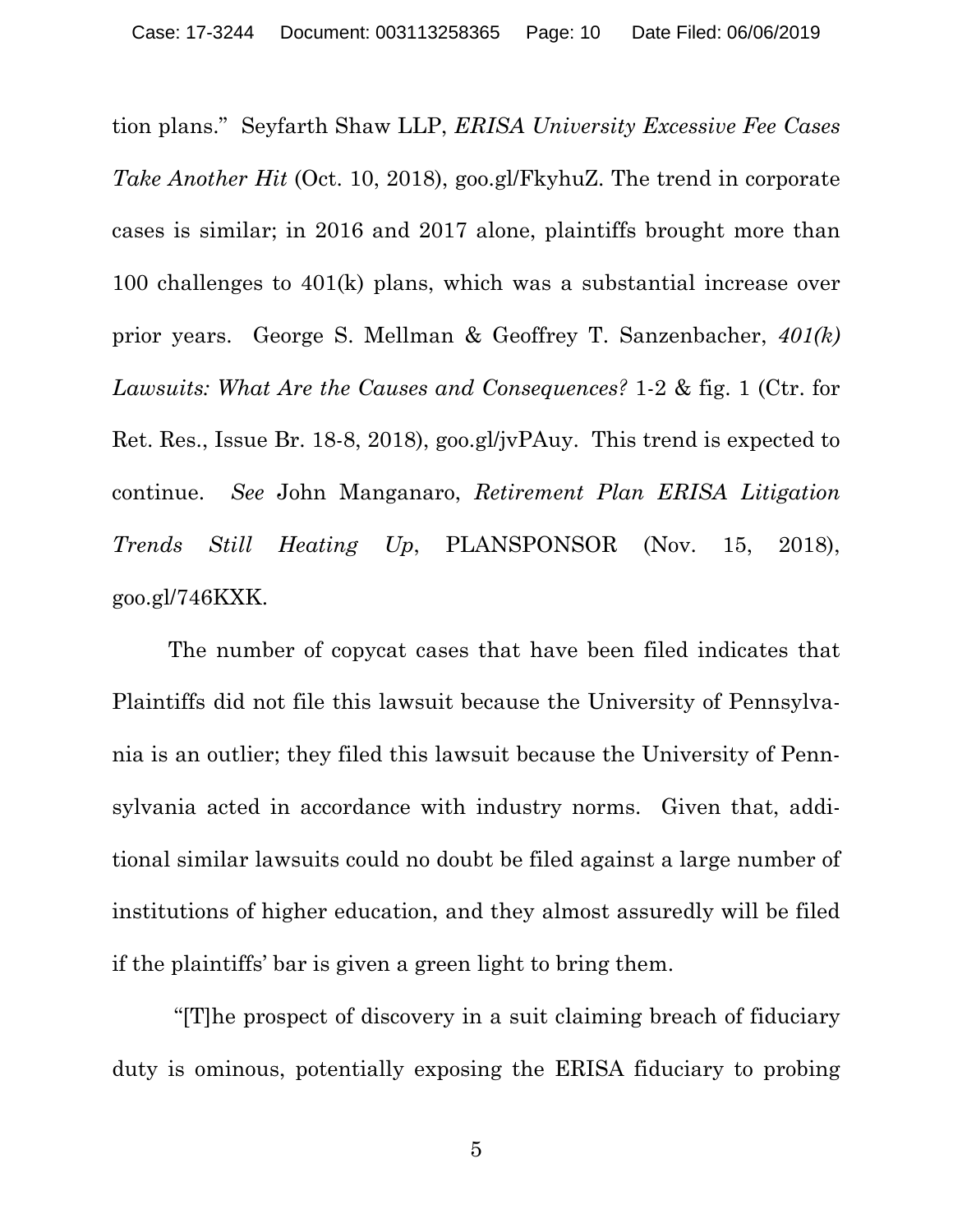and costly inquiries and document requests about its methods and knowledge at the relevant times." *PBGC ex rel. St. Vincent Catholic Med. Ctrs. Ret. Plan v. Morgan Stanley Inv. Mgmt. Inc.*, 712 F.3d 705, 719 (2d Cir. 2013). For example, the defendants in one fiduciary-breach case spent \$42 million to take the case to trial. *See Tussey v. ABB Inc.*, No. 2:06-cv-04305, 2015 WL 8485265, at \*6 (W.D. Mo. Dec. 9, 2015).

Not-for-profit institutions are particularly susceptible to the risks of outsized legal fees. That dynamic has prompted plaintiffs to make wild allegations that they cannot prove, in hopes of extracting a settlement—a tactic that has already yielded some success for the plaintiffs' bar. *Compare, e.g.*, *Sacerdote v. N.Y. Univ.*, 328 F. Supp. 3d 273, 279, 317 (S.D.N.Y. 2018) (rejecting claim for \$358 million in fiduciary-breach damages on the merits), *with* Jacklyn Wille, *Vanderbilt Inks \$14.5M Settlement in Retirement Plan Class Suit*, Bloomberg, Apr. 23, 2019, https://news.bloomberglaw.com/employee-benefits/vanderbilt-inks-14- 5m-settlement-in-retirement-plan-class-suit. At a time when the rising costs of higher education are an issue of national concern, and when colleges and universities face increased pressure to reduce costs, permit-

6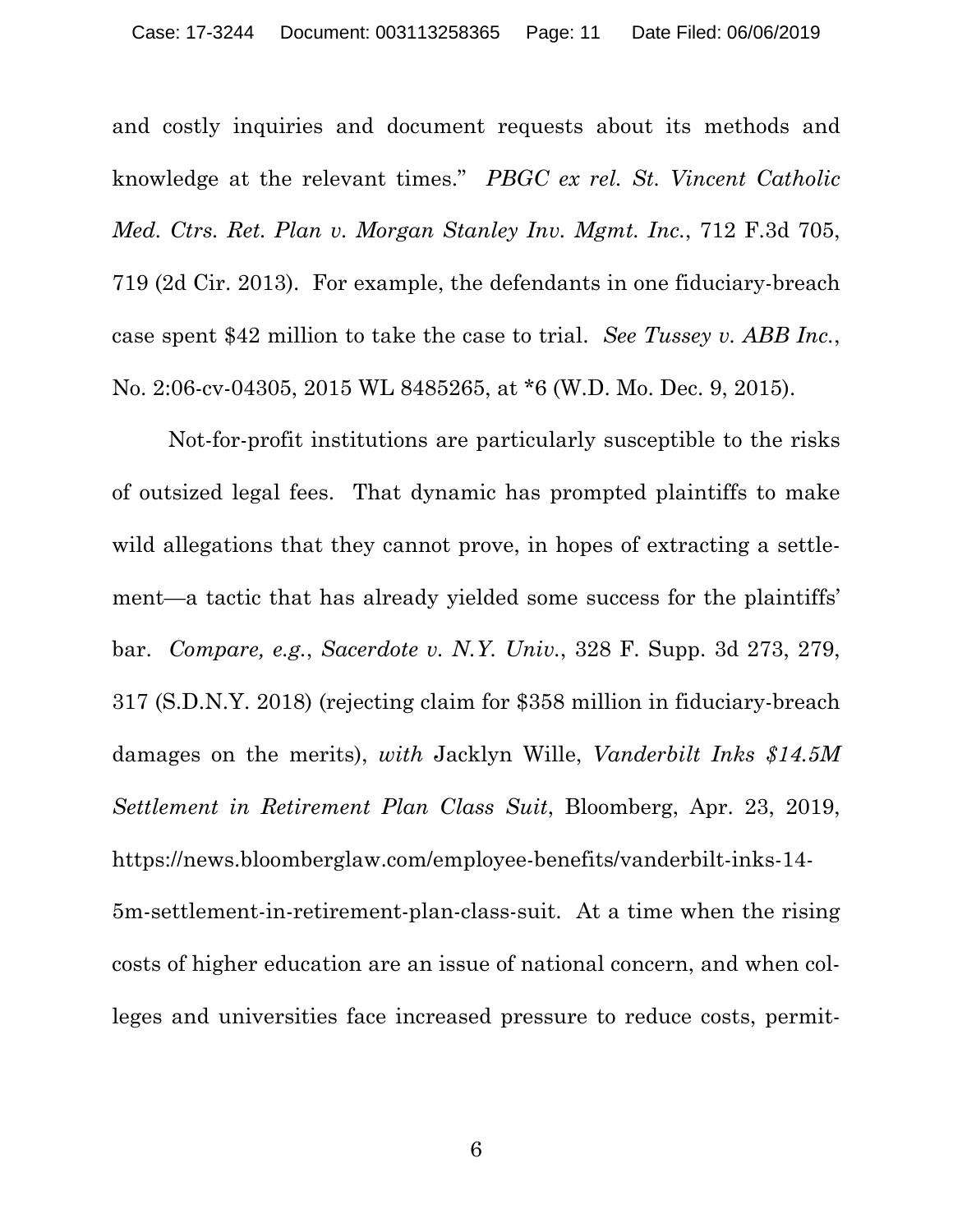ting plaintiffs to extort large settlements from university defendants makes little sense.

#### **B. Plaintiffs' Approach Would Disincentivize Qualified Individuals From Serving As Fiduciaries.**

It is not just the *universities* sued in these cases that have been placed in legal jeopardy. This action was filed against the University of Pennsylvania and its current Vice President of Human Resources, Jack Heuer. R.27, ¶ 24. The copycat lawsuits that have been filed against other institutions of higher education have targeted individual faculty and staff members—sometimes more than a *dozen* of them—serving voluntarily on their university's fiduciary committee.2 Under ERISA, co-defendants are, generally speaking, individually liable for damages. That means that faculty members volunteering to serve on university committees to represent the interests of their cohort are being subjected to claims for hundreds of millions of dollars.

To be sure, such fiduciaries may be covered by insurance or indemnity agreements. But the practical and emotional burdens on faculty or staff members accused of breaching fiduciary duties owed to cam-

 $\overline{a}$ 

<sup>2</sup> *See, e.g.*, Second Amended Complaint, *Tracey v. Mass. Inst. of Tech.*, No. 1:16-cv-11620-NMG (D. Mass. filed Mar. 1, 2018), ECF No. 98; Amended Complaint, *Sacerdote v. N.Y. Univ. School of Med.*, No. 1:17-cv-08834-KBF (S.D.N.Y. filed Jan. 10, 2018), ECF No. 105.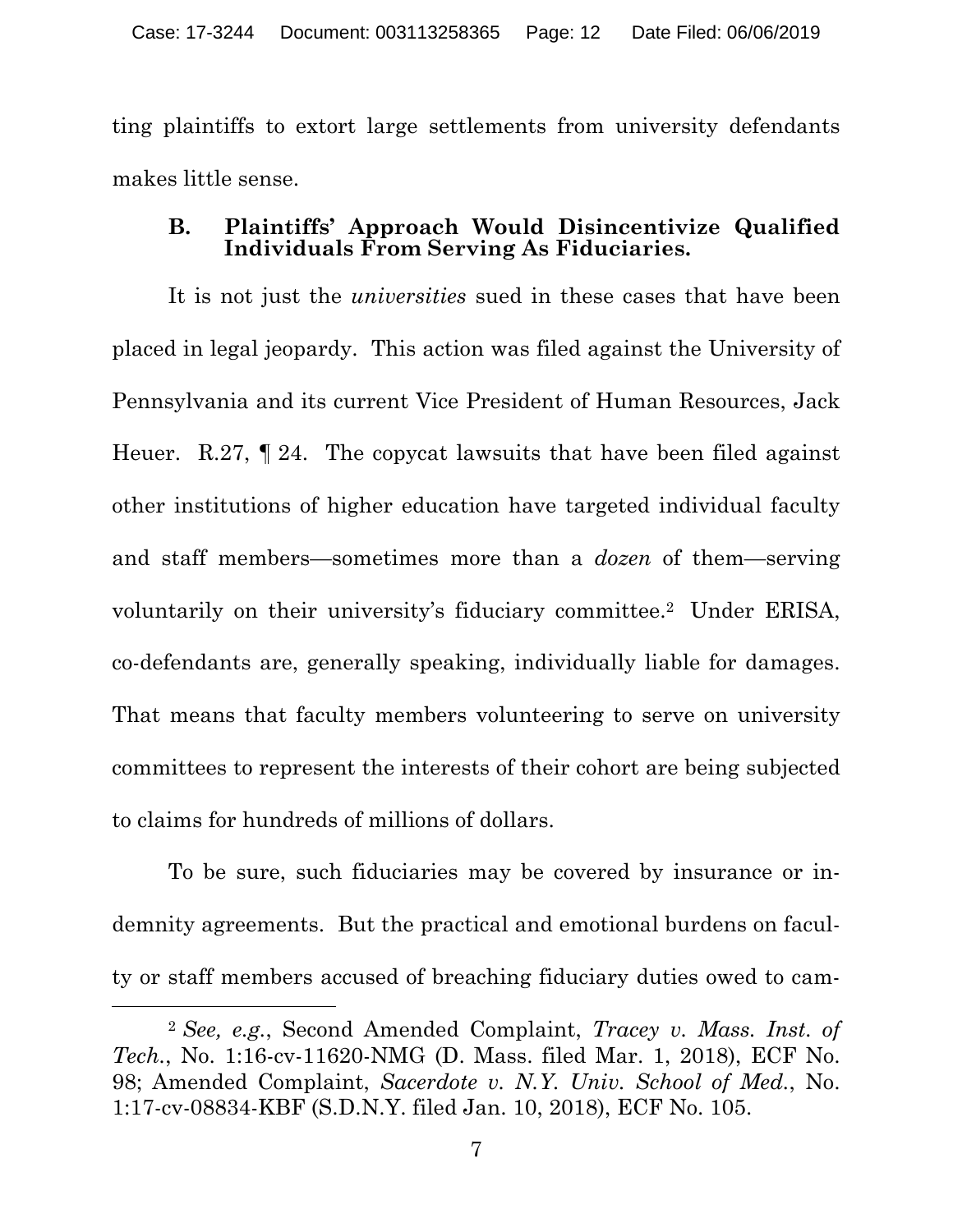pus colleagues and retirees are real. Indeed, when the plaintiffs suing Cornell University sought to add 29 individual defendants to their case, the presiding judge issued a remarkable order:

> Plaintiffs shall address why they need to name 29 additional individuals as defendants other than (a) they think they can; and (b) the assertion of multi-million dollar claims against these individuals who served on a committee at their employer's request has the tremendous power to harass these individuals because they will be required to list the lawsuit on every auto, mortgage or student financial aid application they file.3

Those concerns underscore an important consideration for this Court. The standard for surviving a motion to dismiss will dictate the frequency with which these lawsuits are filed, which will, in turn, dictate the willingness of qualified individuals to serve as fiduciaries. A system of freewheeling litigation—in which even standard industry practices can be challenged through years of onerous litigation—is anathema to the recruitment of a sound fiduciary committee. Permitting costly litigation without subjecting plaintiffs to their proper pleading burden is a recipe for undermining the interests of the plan participants who claim to be asking the courts for assistance.

l

<sup>3</sup> Memorandum and Order at 1, *Cunningham v. Cornell Univ.*, No. 1:16-cv-06525-PKC (S.D.N.Y. Jan. 19, 2018), ECF No. 122.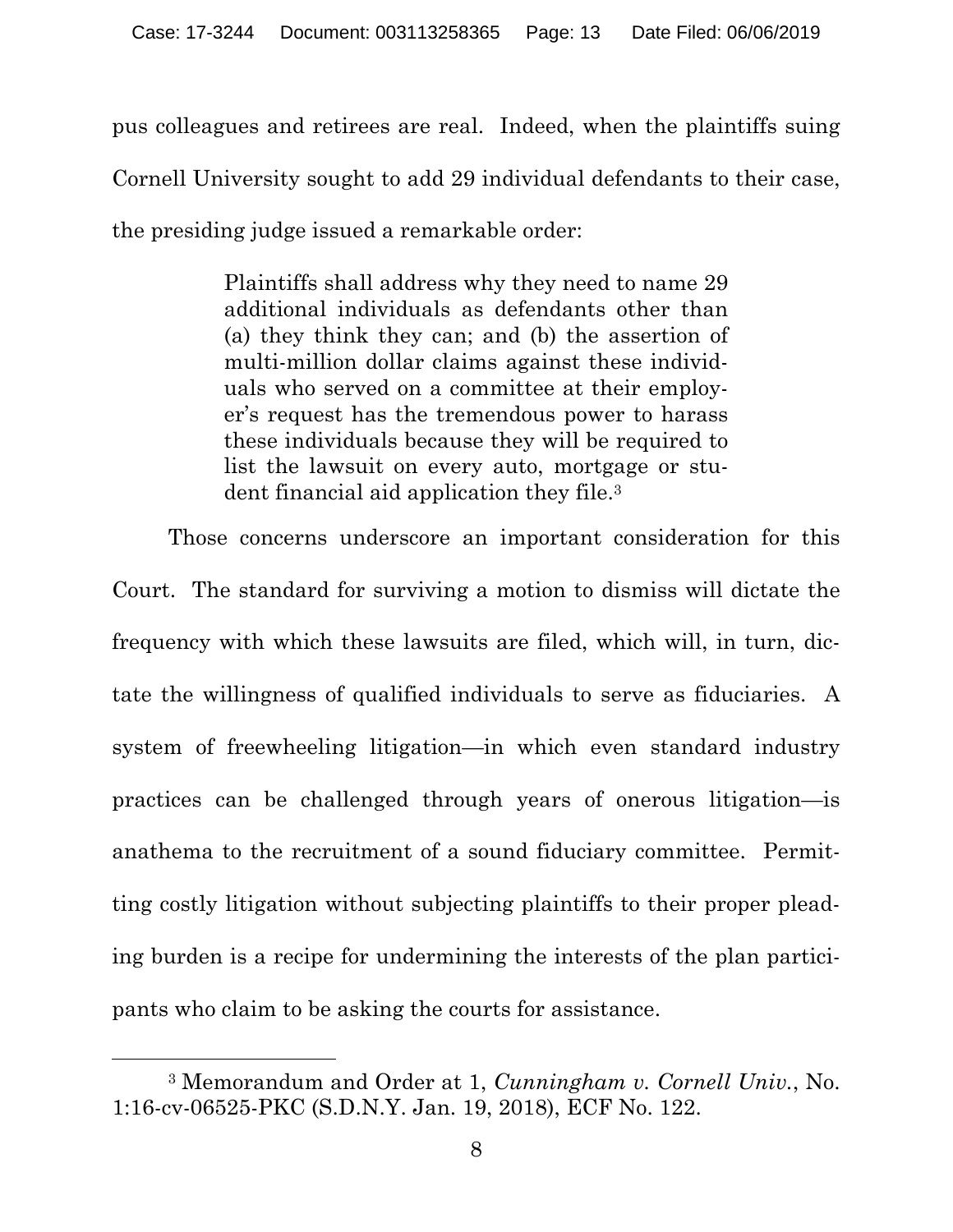### **II. The Pleading Standard Approved By The Panel Falls Short Of What ERISA Requires.**

The plaintiffs in the wave of lawsuits against university 403(b) plan fiduciaries—including Plaintiffs here—have not satisfied the applicable pleading burden. These actions mostly allege fiduciary breach. A fiduciary breaches its duties when it fails to employ "the care, skill, prudence, and diligence" that a prudent person "acting in a like capacity and familiar with such matters would use." 29 U.S.C.  $\S 1104(a)(1)(B)$ . This standard "focuses on a fiduciary's conduct in arriving at an investment decision, not on its results." *St. Vincent*, 712 F.3d at 716 (quotation marks and alteration omitted). Moreover, by referencing similarly situated fiduciaries, ERISA creates a contextual standard; as applied to universities, the standard requires 403(b) fiduciaries to measure themselves by the conduct of fiduciaries to *similar* plans, not to measure themselves by the conduct of the cohort of 401(k) fiduciaries overseeing different types of plans.

Despite the nature of the legal standard, many plaintiffs have brought fiduciary-breach claims not because fiduciaries have genuinely failed to heed industry customs but because a plan's investments, when viewed through the lens of hindsight, ended up underperforming other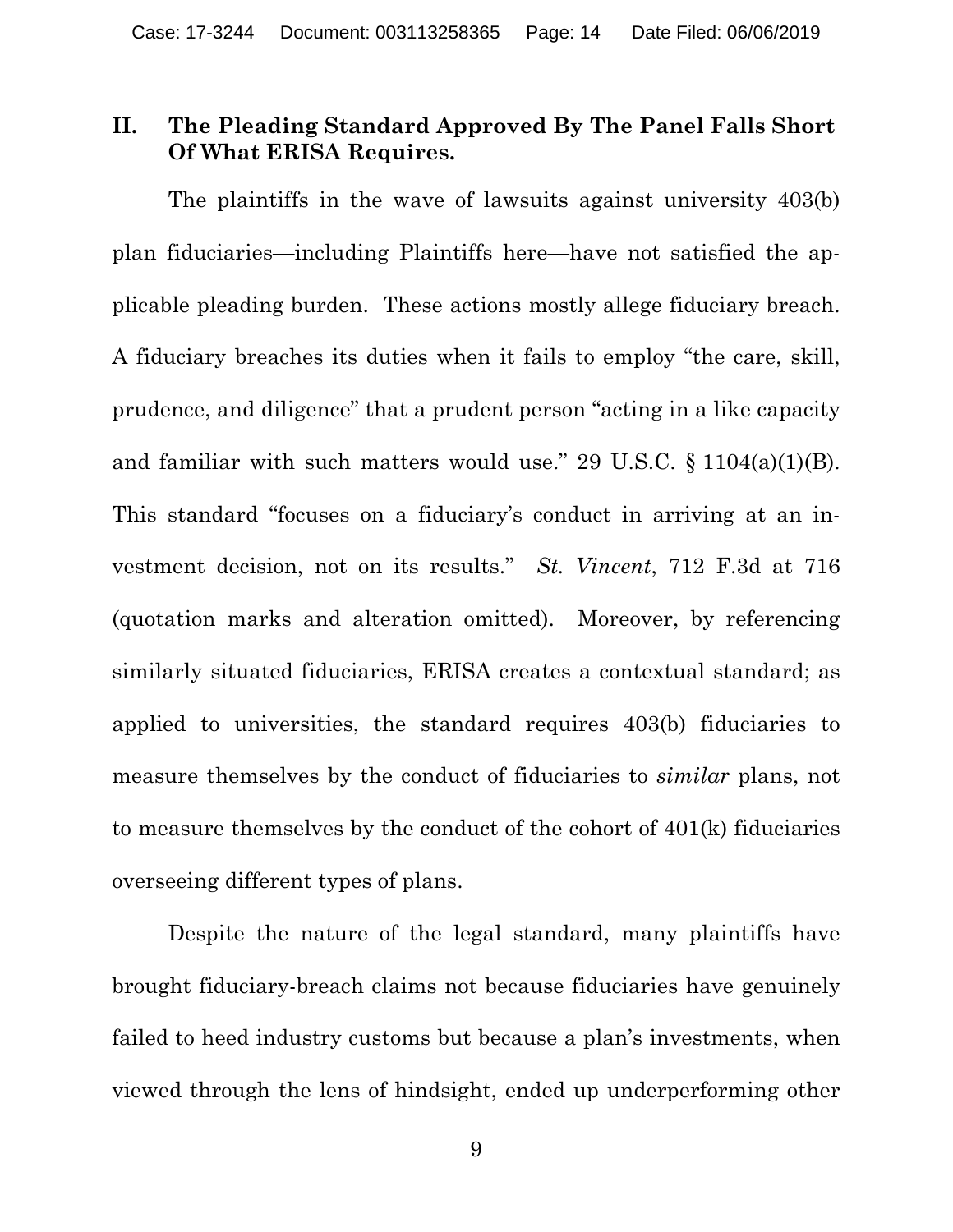investments. The plaintiffs' theory in these cases is that the fiduciaries breached their duties because if they had chosen different investments, they would have made more money for the plan. *See*, *e.g.*, *Wilcox v. Georgetown Univ.*, 2019 WL 132281, at \*10-11 (D.D.C. Jan. 8, 2019).

If plaintiffs' only obligation is to allege that different investment choices could have yielded greater returns, then plaintiffs' lawyers will have an endless supply of potential lawsuits. Such is the nature of the lawsuits brought against university defendants.

Seventeen lawsuits have been brought against universities alleging that fiduciaries acted imprudently in permitting plan participants to invest in two specific, common investment funds. The plaintiffs simply allege that the funds did not perform as well as other funds the plaintiffs chose as benchmarks. But the "benchmark" funds are not comparable to the challenged investments—both because they do not have the same investment objectives and because they do not offer the insurance guarantees of the annuities that are commonplace in higher education retirement plans.

Notably, the Plaintiffs in this case do not allege that the University of Pennsylvania's 403(b) plan was dissimilar from other higher-

10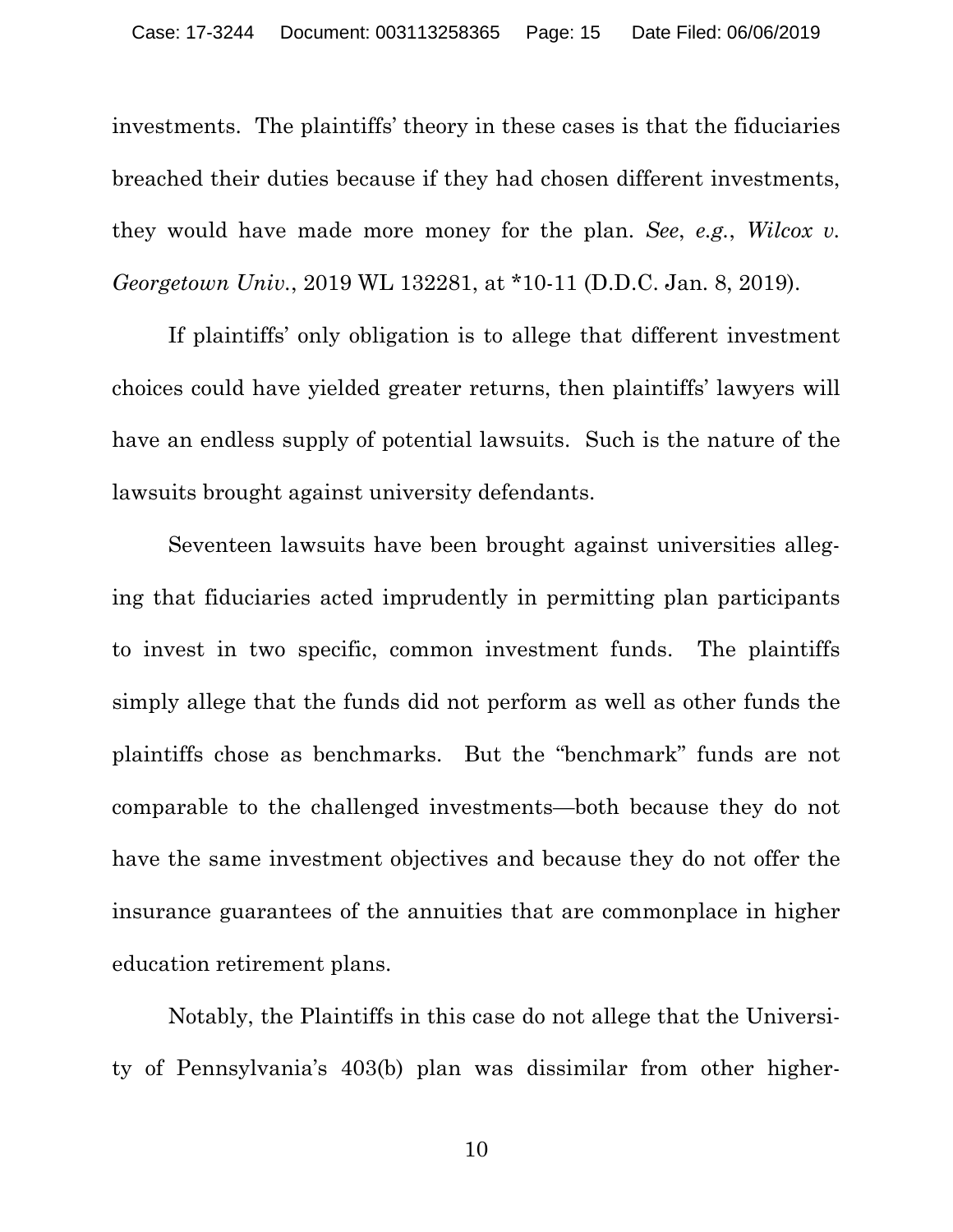education plans; rather, they compare the investment options offered in the University of Pennsylvania's 403(b) plan to the investments offered by the "average defined contribution" plan. Pltfs.' Panel Br. 10. But a typical 403(b) plan for higher-education employees will bear little resemblance to the "average defined contribution" plan. Likewise, Plaintiffs assert that the recordkeeping arrangement employed by the University of Pennsylvania deviates from the market "[f]or large defined contribution plans." *Id.* at 14.

Statements such as these answer questions not posed by ERISA. If forced to confront the 403(b) market in which the University of Pennsylvania's plan actually operates, Plaintiffs could not make these sweeping statements. For example, Plaintiffs' challenge to the use of two recordkeepers—TIAA handled the plan participants' annuities and Vanguard oversaw the plan participants' investments in mutual funds—is a challenge to a practice that dominates the market for 403(b) retirement plans in higher education. Indeed, one of the documents cited by Plaintiffs in their complaint effectively demonstrates that they are trying to use ERISA's liability for fiduciary duty to impose liability on fiduciaries who acted in a manner entirely consistent with industry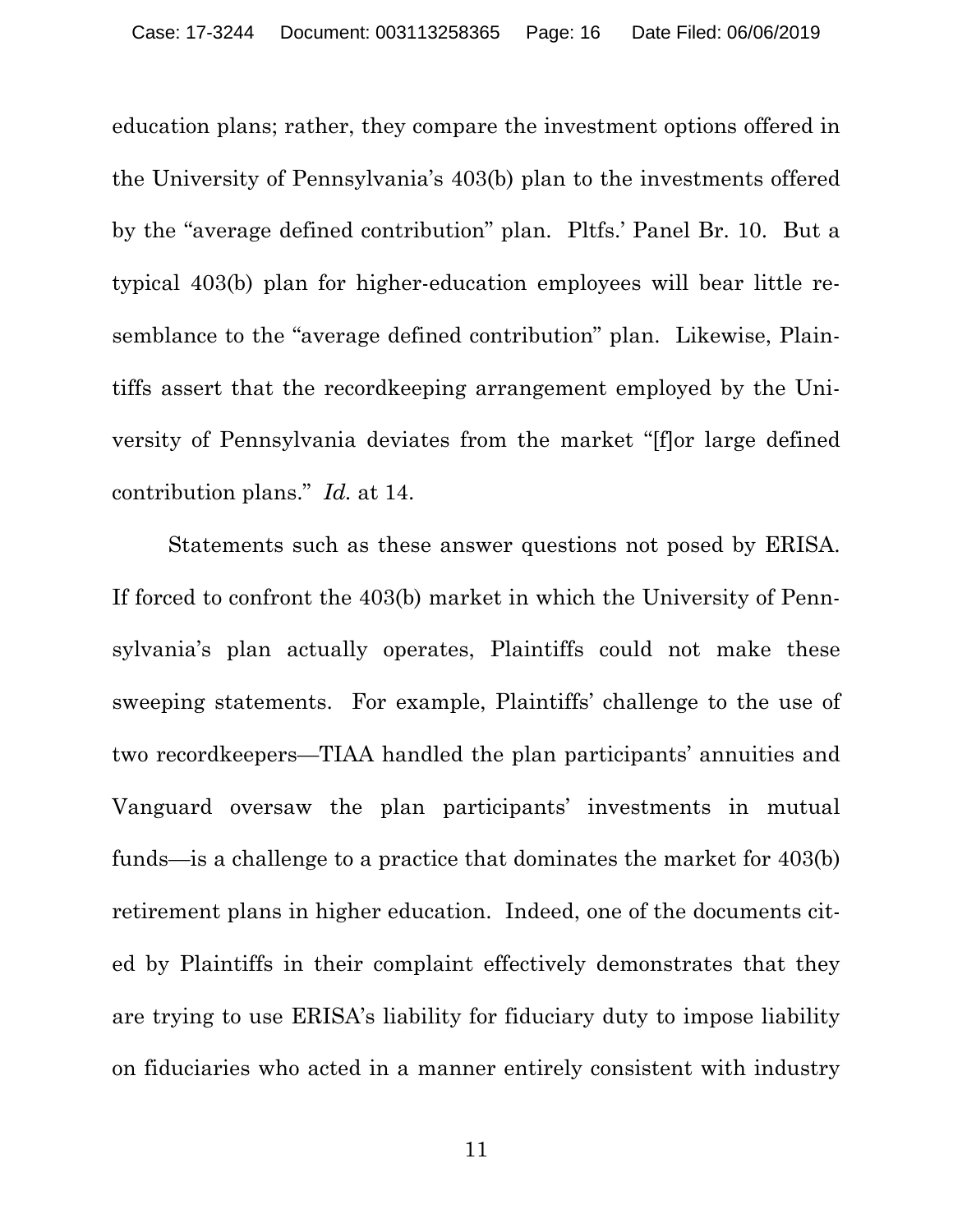norms: When Purdue University took steps to consolidate its recordkeepers less than ten years ago, it concluded that "[n]o higher education institution of Purdue's size and level of assets has implemented a single service provider/open architecture structure of this kind." James S. Almond, *403(b) Plan Redesign—Making A Good Retirement Plan Better*, goo.gl/Js7hC1. That report scarcely supports a claim that every other educational institution was imprudent.

In sum, if the sorts of apples-to-oranges allegations presented in Plaintiffs' complaint suffice to survive a motion to dismiss, then only prescience can save a fiduciary from bearing the costs of litigation. That is not what Congress intended when it enacted ERISA. The proper prophylaxis in these circumstances is to apply the pleading standards dictated by the Supreme Court, and to permit discovery only if the plaintiffs can plausibly allege that the fiduciaries' conduct is inconsistent with the conduct of reasonable individuals in like circumstances. "ERISA protects plan participants' reasonable expectations *in the context of the market that exists*." *Rosen v. Prudential Ret. Ins. & Annuity Co.*, 2016 WL 7494320, at \*17 (D. Conn. Dec. 30, 2016) (emphasis added). It thus offers no relief to plaintiffs who "seek to transform the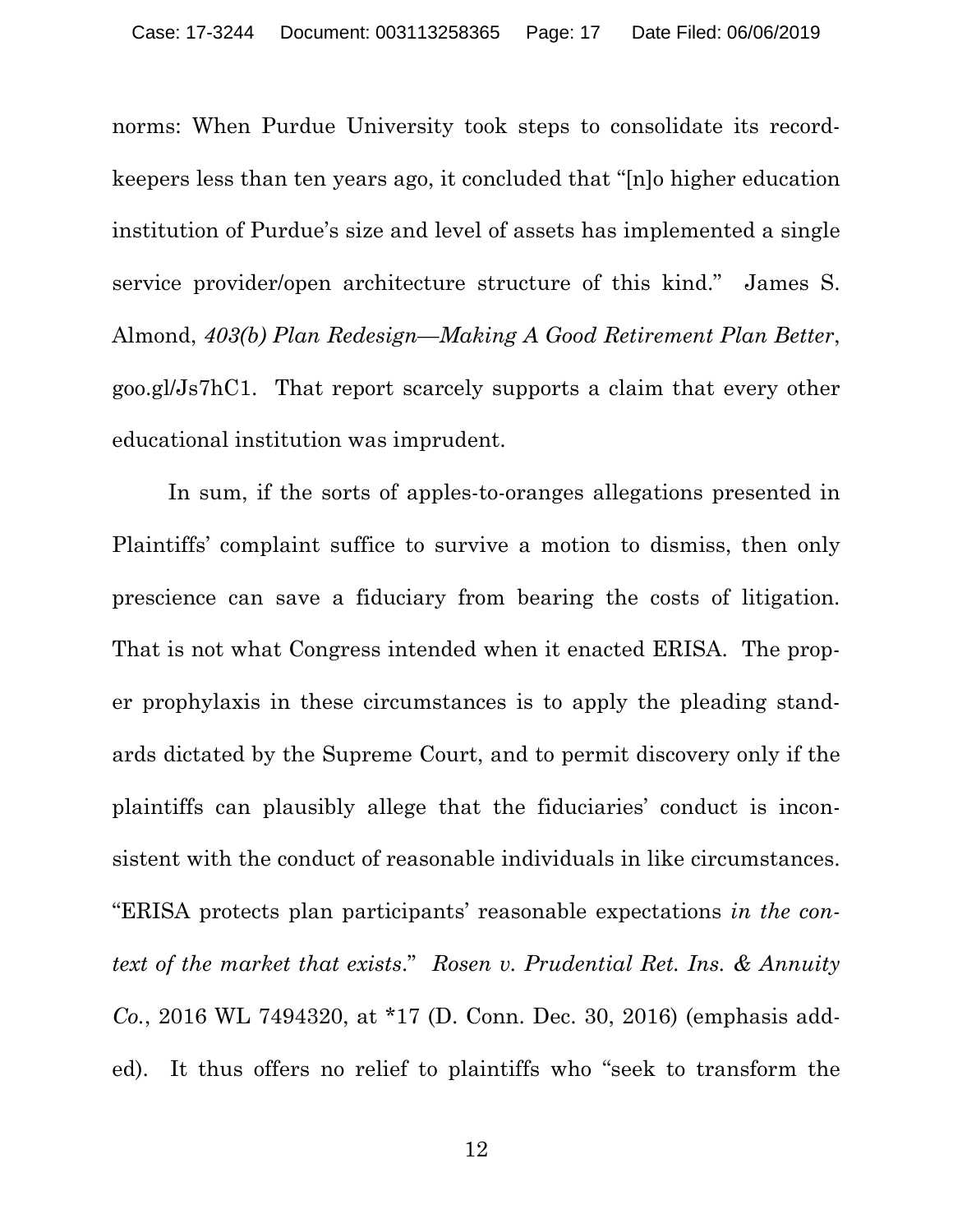market itself." *Id.* As in other cases, ERISA class actions should be permitted to proceed to discovery only if a violation of the law is *plausible* when the defendant's conduct is compared with that of like-situated fiduciaries.

## **CONCLUSION**

The petition for rehearing should be granted.

Dated: June 6, 2019

Respectfully submitted,

Nancy G. Ross MAYER BROWN LLP 71 S. Wacker Drive Chicago, IL 60606 (312) 782-0600

/s/ Brian D. Netter Brian D. Netter Matthew A. Waring MAYER BROWN LLP 1999 K Street, NW Washington, DC 20006 (202) 263-3000

*Counsel for Amici Curiae*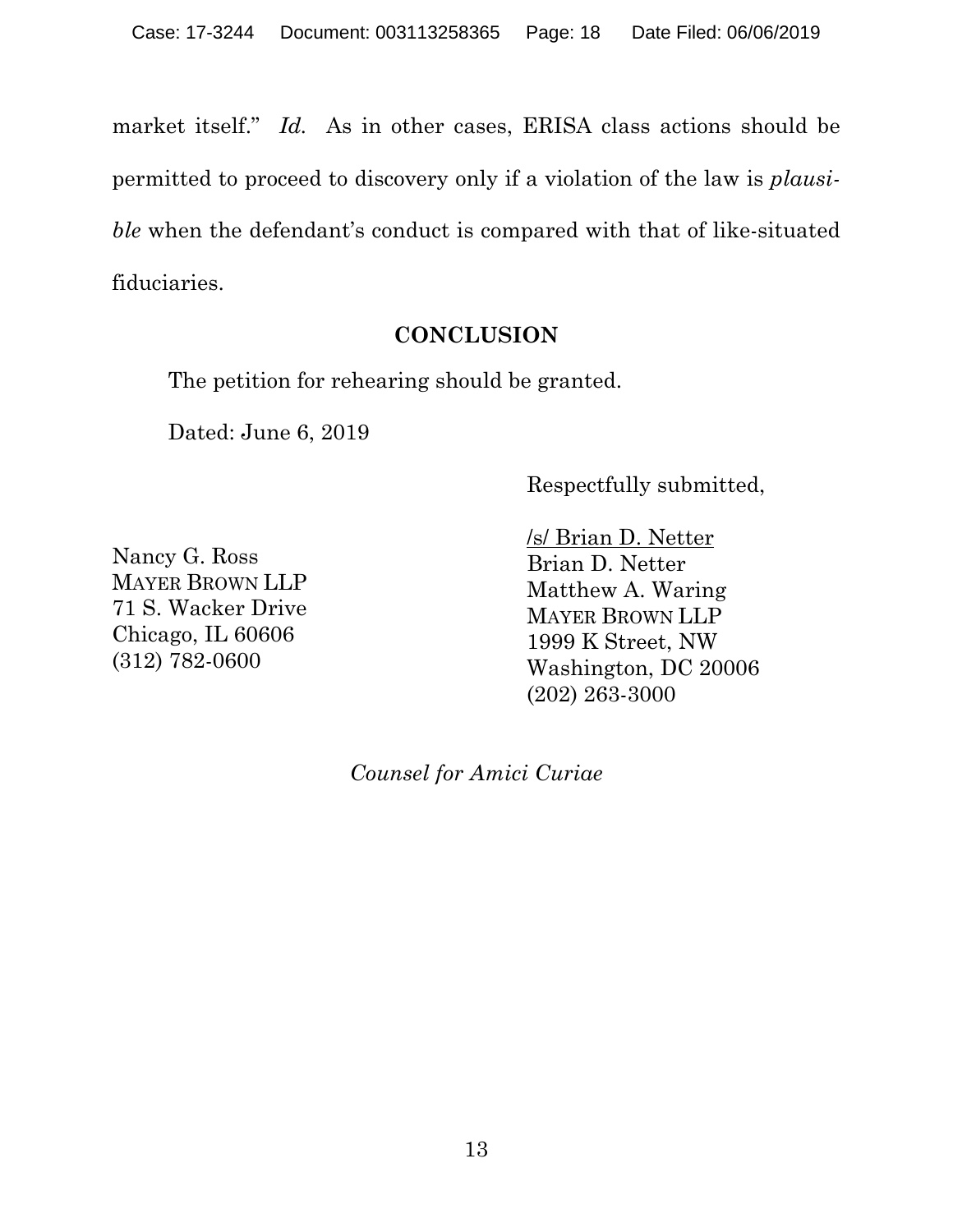#### **CERTIFICATE OF COMPLIANCE**

I, Brian D. Netter, counsel for *amici curiae*, certify that I am a member in good standing of the Bar of this Court.

I further certify, pursuant to Fed. R. App. P. 32(g), that the brief is proportionally spaced, has a typeface of 14 points or more, and contains 2,317 words, exclusive of the exempted portions of the brief, as provided in Fed. R. App. P. 32(f).

The brief has been prepared in proportionally-spaced typeface using Microsoft Word 2007 in 14-point Century Schoolbook font. As permitted by Fed. R. App. P.  $32(g)(1)$ , I have relied upon the word-count feature of this word-processing system in preparing this certificate. The text of the electronic brief is identical to the text of the paper copies, and the electronic brief has been scanned by Microsoft System Center Endpoint Protection engine version 1.1.16000.6, with antivirus version 1.295.168.0, which did not detect a virus.

Dated: June 6, 2019 Respectfully submitted, */s/Brian D. Netter* Brian D. Netter MAYER BROWN LLP 1999 K Street, NW Washington, DC 20006 Tel: (202) 263-3000 *Counsel for Amici Curiae*